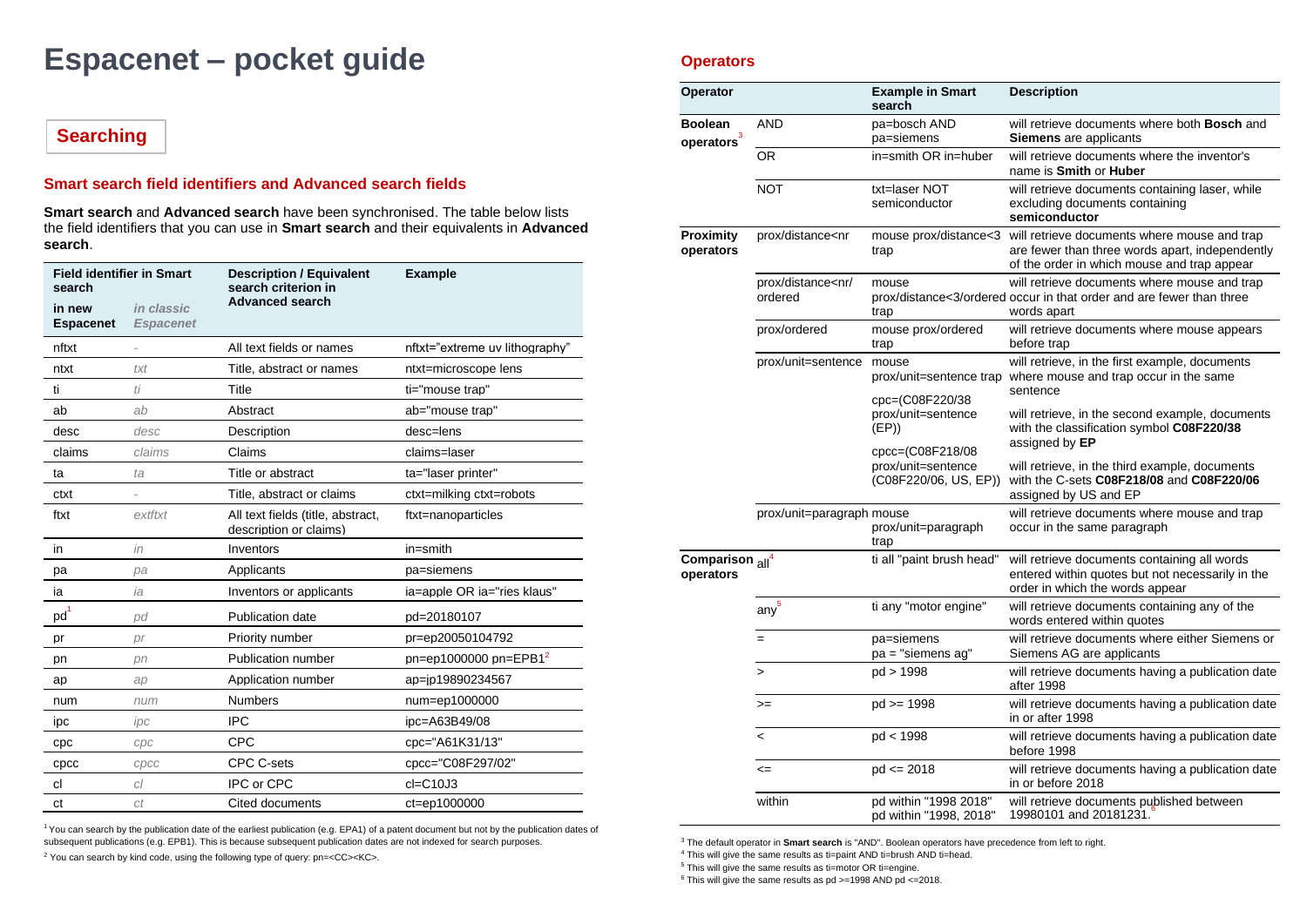## **Searching by date**

**Date formats:** You can search by publication date in **Smart search** and **Advanced search** using any of the following formats:

| Format                                 | <b>Example</b>                          |                                                    |                                                    |
|----------------------------------------|-----------------------------------------|----------------------------------------------------|----------------------------------------------------|
| yyyy                                   | 2019                                    | Format                                             | <b>Example</b>                                     |
| yyymm<br>yyyy-mm<br>mm/yyyy<br>mm.yyyy | 201903<br>2019-03<br>03/2019<br>03.2019 | yyyymmdd<br>yyyy-mm-dd<br>dd/mm/yyyy<br>dd.mm.yyyy | 20190305<br>2019-03-05<br>05/03/2019<br>05.03.2019 |

**Date ranges:** The following range formats are admissible for publication date range searches, using any of the allowed date formats:

| <b>Format in Smart search</b>                | <b>Format</b> in<br>Advanced<br>search,<br><b>Publication date</b> | <b>Example in</b><br>Smart search | Example in<br>Advanced<br>search |
|----------------------------------------------|--------------------------------------------------------------------|-----------------------------------|----------------------------------|
| <date1>:<date2></date2></date1>              | <date1> <date2></date2></date1>                                    | 1998:2018                         | 1998:2018                        |
| " <date1>:<date2>"</date2></date1>           | <date1> <date2></date2></date1>                                    | "01.1998:12.2018"                 | 01.1998:12.2018                  |
| pd within " <date1>:<date2>"</date2></date1> | <date1>:<date2></date2></date1>                                    | pd within "1998:2018"             | 1998:2018                        |
| pd=" <date1>:<date2>"</date2></date1>        | <date1>:<date2></date2></date1>                                    | pd="199801:201812"                | 199801:201812                    |
| pd within <date1>,<date2></date2></date1>    | <date1>,<date2></date2></date1>                                    | pd within 1998,2018               | 1998,2018                        |
| pd= <date1>,<date2></date2></date1>          | <date1>,<date2></date2></date1>                                    | pd=1998-01,2018-12                | 1998-01.2018-12                  |
| pd within <date1> <date2></date2></date1>    | <date1> <date2></date2></date1>                                    | pd within "1998 2018"             | 1998 2018                        |
| $p$ d= <date1> <date2></date2></date1>       | <date1> <date2></date2></date1>                                    | pd="01/1998 12/2018"              | 01/1998 12/2018                  |

#### **Nested queries**

Parentheses can be used to specify the order in which the search terms<sup>7</sup> and operators should be interpreted. Information within parentheses is read first, and information outside parentheses is read next.

Example: (mouse OR rat) AND trap

If there are nested parentheses, the search engine processes the innermost parenthetical expression first, then the next, and so on, until the entire query has been interpreted.

Example: ((mouse OR rat) AND trap) OR mousetrap

### **Truncations**

Truncation symbols (wildcards) available in **Smart search** and **Advanced search**:

| Wildcard | <b>Description</b>                                    | <b>Examples</b>                                                          |
|----------|-------------------------------------------------------|--------------------------------------------------------------------------|
| *        | stands for a string of<br>characters of any<br>length | car* will retrieve car, cars, card, cart, care, carbon, etc.             |
| ?        | stands for no<br>characters or one<br>character       | car? will retrieve car, card, cart, care, etc., but not cards,<br>carbon |
| #        | stands for exactly<br>one character                   | car# will retrieve card, cart, care, cars, etc., but not car,<br>cards   |

#### **Restrictions**

- Left truncation (?car) is not supported.
- $-$  If two alphanumeric characters precede a ? or # symbol (co? or pa#), then a maximum of three truncation symbols is allowed (ca??? will retrieve call, cart, card, care, cable, etc.).
- $-$  If three or more alphanumeric characters precede a ? or # symbol, then a maximum of seven truncation symbols is allowed.
- There must be at least three alphanumeric characters preceding a \* symbol.
- ‒ Wildcards cannot be used when searching by IPC and/or CPC. The data is auto-posted up to classification group level. This means that all sub-levels will also be searched at the same time. At sub-group level, please use **/low** in combination with the "=" operator. If you search by **B65D81/24/low**, the system will, for example, also search for results classified as B65D81/26.

## **Search limitations**

- A maximum total of 20 search terms can be used per query.
- ‒ When you use the operator **Any**, a maximum of ten terms can have the same field identifier (in **Smart search**) or the same search criteria (in **Advanced search**).
- ‒ You can no longer use Boolean operators within fields. However, you can select the operator **Any** (corresponding to **OR**) or **All** (corresponding to **AND**) above the fields and use it to perform an equivalent search when entering multiple search items next to each other within a field.
- ‒ When you use the operator **/low**, a classification symbol can only be used with the operator **=** and only one classification symbol can be used per field.
- English, German and French are the only searchable languages (coverage differs depending on the language).
- XP documents cannot be searched.<sup>8</sup>

<sup>7</sup> A search term is a word, classification symbol, assigning office, date or patent number.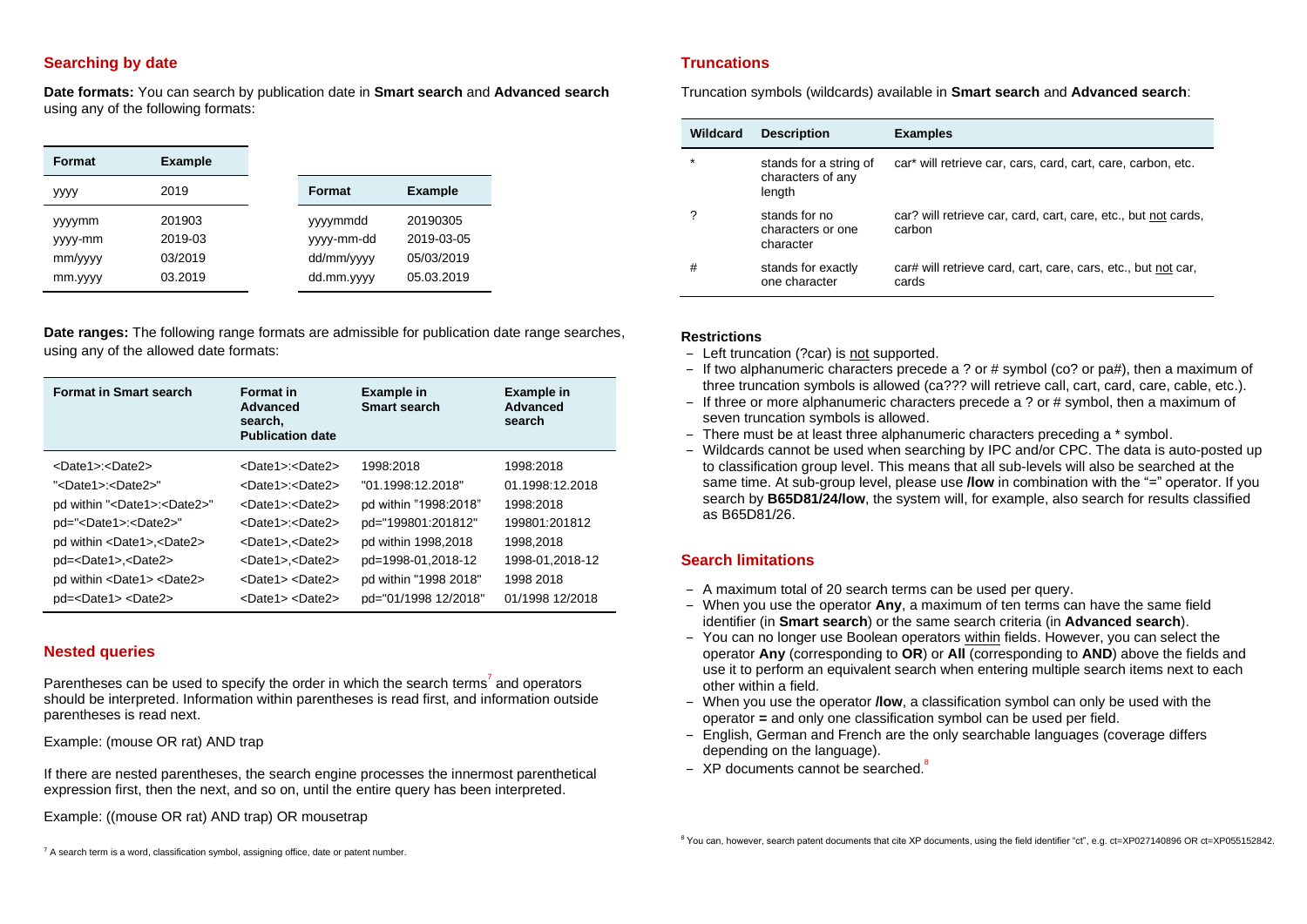## **Filters**

Refining your search with filters offers the following advantages:

- no limit on the number of filter criteria you can apply, whereas the number of search items you can use in **Smart search** or **Advanced search** is restricted (see "Maximum number of terms / search items per query" section)
- statistics available for all filters (applicants, inventors, IPCs, CPCs, countries of applicants or inventors, etc.)

Once you have activated the **Filters** toggle, you can filter your search results

- on family or publication level by:
	- o Countries
	- o Languages
	- o Publication date
- on family level exclusively by:
	- o Priority date
	- o IPC main groups
	- o IPC subgroups
	- o CPC main groups
	- o CPC subgroups
	- o CPC country codes
	- o Applicants
	- o Inventors
- on publication level exclusively by:
	- o Inventors country
	- o Applicants country

You can apply or exclude each criterion listed in each individual filter.

## **Filtering on publication or family level**

#### **"Apply" function**

• **on publication level**

The result list will contain families where at least one member ("publication") of a family has to meet all the search and filter criteria (same effect as a search in **Smart search** or **Advanced search**).

• **on family level** 

The result list will contain families where the family as a whole – but not necessarily each individual family member – has to meet all the search and filter criteria.

Example: Prior art search for a document having a first filing date of 2 January 2017

## *Smart search query:*

*(spectacle?? or lunette? or Brille?) and (hollow or creu??? or hohl??) and transpar\**

*Filter: Publication date* From 1849-01-01 To 2017-01-01

*Results:* On publication level: 2 755 results (simple families) On family level: 2 794 results (simple families)

## *Advantage of filtering on family level vs. filtering on publication level or adding more items to a Smart search or Advanced search*

Narrowing down the search using pd ≤ 20170101 in **Smart search** (or equivalent built in **Advanced search**) will give the same results as filtering by publication date on publication level. When you do this, Espacenet will not find document ES1150117U, which was published on 20160204 and could be important for the prior art search, because it is in Spanish and does not meet both the search and filter criteria, i.e. the publication date (pd<20170102) and keywords (search items queried in English, French and German).

On family level, however, you will be able to find this potentially important Spanish document because the family as a whole – though not necessarily each family member – meets all the criteria: ES1150117U, published in Spanish, meets the publication date criterion (20160204), while the family member WO2017109242A1, published after 20170101, meets the keywords criterion (in English: glasses, hollow and transparent).

#### **"Exclude" function**

- **on publication level** 
	- If one publication in a family meets the exclusion criteria but any other family member does not, the family will be displayed in the result list but the excluded publication will not appear in the result list as a representative of the patent family (see example [EP1000000\)](https://worldwide.espacenet.com/beta/search/family/019768124/publication/AT232441T?f=publications.cc%3Aex%3Dep&q=pr%20%3D%20%22NL1010536A%22).
	- ‒ If each individual member of a family meets the exclusion criteria, the whole family will be excluded from the result list.
- **on family level**

A family will be excluded from the result list if any of its members meets the exclusion criteria.

#### *Advantage of using the exclude function on family level*

On family level, you can exclude from the result list the families for which patent protection has not been requested in a specific country (the excluded country). This could be useful in identifying market opportunities.